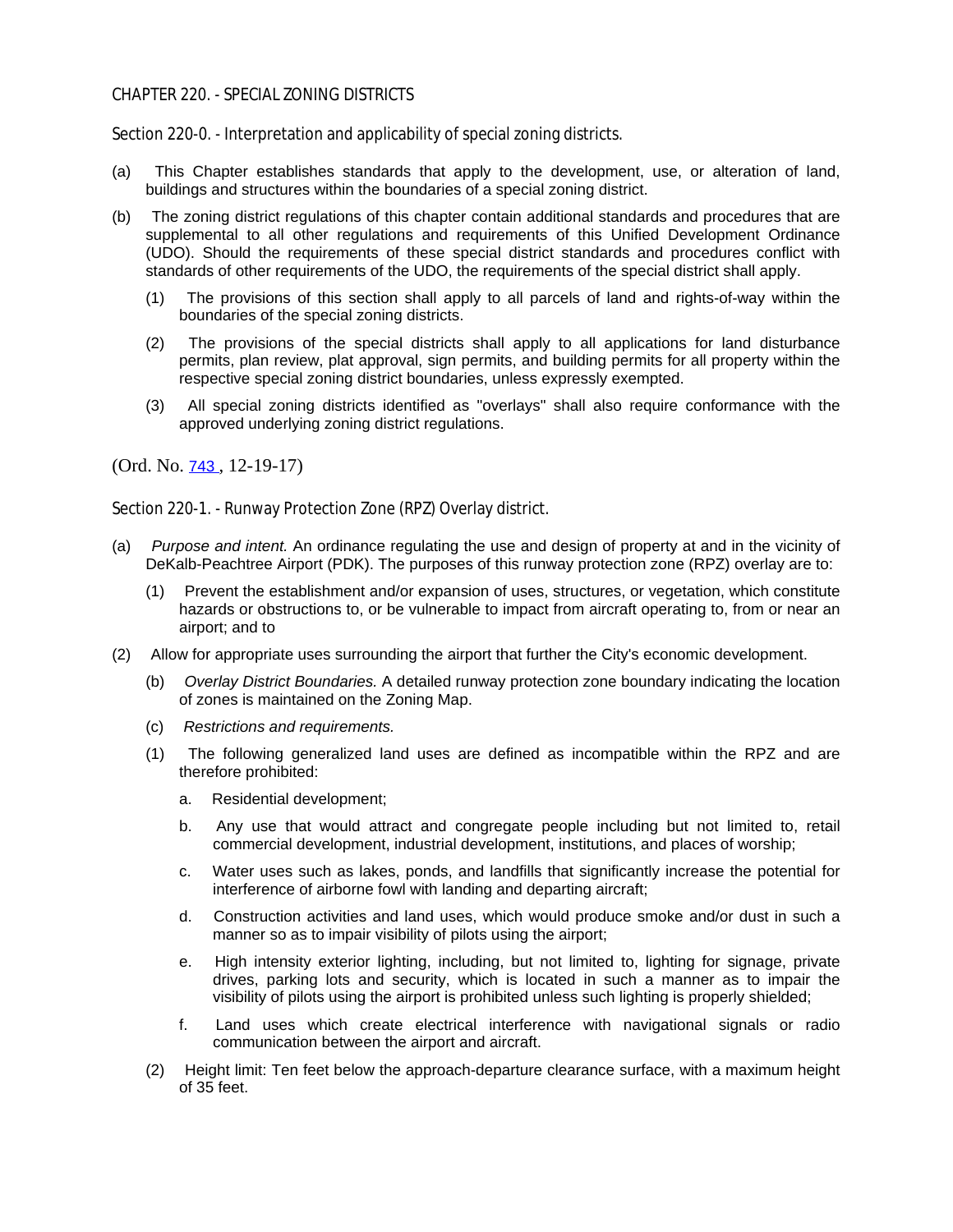- (d) *Modification or expansion of existing uses, structures, or vegetation.*
	- (1) Before any existing use, structure, or vegetation may be replaced, substantially altered, rebuilt, allowed to grow higher than permitted height (vegetation), or replanted within the RPZ, a permit must be secured. No such permit shall be granted that would:
		- a. Allow establishment or creation of a flight hazard or use not authorized by this Section 220- 1;
		- b. Permit a nonconforming use, structure, or vegetation to become higher; or
		- c. Become a greater hazard to air navigation or become less compatible in use than it was on the effective date of this Section, or than it is when the application for a permit is made.
	- (2) The Planning and Development Director will determine which projects require submittal to the FAA's notice criteria tool based on the scope of the project as it relates to 14 CFR Part 77.9. Before any permit is issued as required by this Subsection, the applicant shall file with the Federal Aviation Administration FAA Form 7460-1 and provide to the City a copy of all responses received from the Federal Aviation Administration by the applicant as a result of filing Form 7460-1.

(Ord. No. [743](http://newords.municode.com/readordinance.aspx?ordinanceid=872522&datasource=ordbank) , 12-19-17; Ord. No. [757](http://newords.municode.com/readordinance.aspx?ordinanceid=954627&datasource=ordbank) , 12-18-18)

Section 220-2. - A, Airport district.

- (a) *Purpose and intent.* This zoning district is intended for properties that are located on land used for an airport and are well adapted to commercial and light industrial development associated with the operation of an airport.
- (b) *Exemptions.* Properties within the Airport district, as defined on the zoning map, shall be exempt from Title 2, unless identified herein. The entirety of Title 1 and Title 3 apply to the Airport District.
- (c) *Permitted Uses.* In the Airport district the following uses are permitted:
	- (1) Aviation facilities, including passenger terminals, air cargo facilities, hangars, aircraft refueling, parking facilities, and other uses integral to airport operations.
	- (2) Commercial or industrial uses that are related to aviation and require direct access to an airport facility or aviation services, including assembly or sale of aircraft, air frames, aircraft engines, aircraft parts or associated components, radios or navigational equipment, and similar products or services.
	- (3) Service establishments such as auto rental and travel agencies, hotels, commercial parking lots and garages, automobile service stations, day care facilities, car washes, banks, gift shops, newsstands, bookstores, restaurants, medical offices, postal facilities, laundry services, and similar facilities available to airport users and airport employees.
	- (4) Public and institutional uses that support the aviation industry such as aviation technical schools, security services, and inspection facilities.
	- (5) Warehousing and storage facilities that support the aviation industry.
	- (6) Public transportation and freight railroad facilities.
- (d) *Dimensional Standards.* The following space dimensions table states the dimensions for each lot in the Airport district:

| Total FAR (max.)                               | 1.0 |
|------------------------------------------------|-----|
| Maximum Impervious Surface (% of lot area) 80% |     |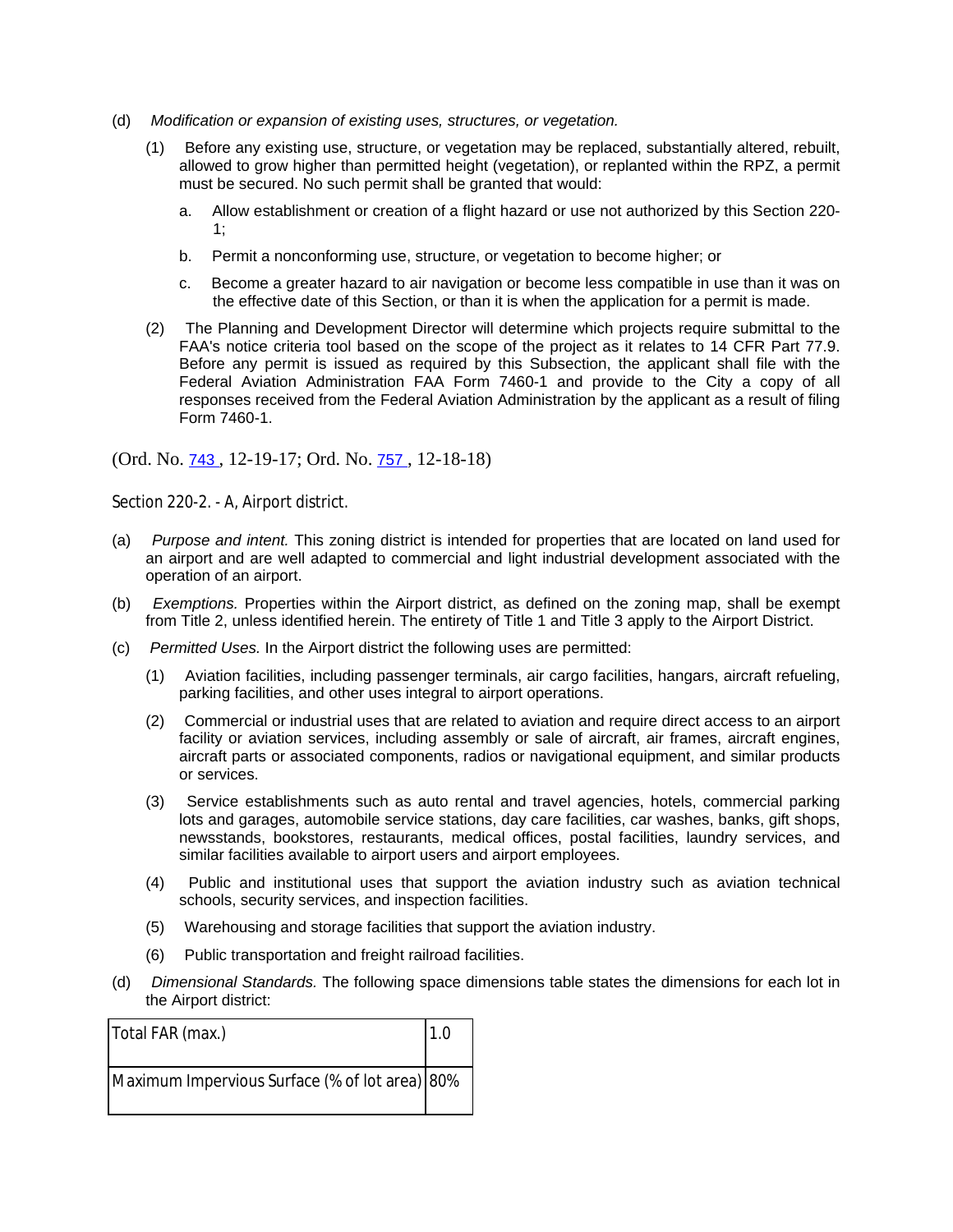| Minimum Open Space (% of lot area) | None |
|------------------------------------|------|
| Max building height                | 60'  |
| Lot size (min. in square feet)     | None |
| Front yard                         | None |
| Side yard (min. in feet) $1$       | None |
| Rear yard (min. in feet) $1$       | None |

- 1 Unless adjacent to single-family residential, in which case, a 50-foot side or rear setback shall be enforced.
- (e) *Streetscape Requirements.* All development adjacent to a public right-of-way shall comply with the minimum zone requirements as outlined in Section 230-26. Adjustments to required plantings to accommodate FAA requirements are permitted as approved by the Planning and Development Director. The Airport district is exempt from the supplemental zone requirements of Section 230-27.
- (f) *Minimum space between buildings.* The minimum distance between buildings shall be 10 feet measured at the closest points between the two structures, excluding building projections such as cornices, eaves, steps, handrails, gutters and downspouts, except where a greater distance is required by the Building Code.
- (g) *Retaining Walls and Fences.* Any fence or retaining wall visible from an exterior street right-of-way or adjacent property must comply with the fence and retaining wall requirements in Section 230-6.
- (h) *Building Materials.* Any building within 300 feet of a public right-of-way or adjacent property outside of the airport district shall comply with the building material requirements of Section 230-27. In the Airport District, the appearance of the materials in this section is acceptable.
- (i) *Off-street Parking and Loading.* There shall be no minimum or maximum parking or loading requirements in the airport district.
- (j) *Signs.* Any signs visible from an adjoining right-of-way shall conform to Chapter 260, with the following exceptions/modifications:
	- (1) *Project Entrance Signs.* Where an internal street or driveway intersects with an adjacent public street a major entrance sign is permitted in addition to other permitted signs. Major entrance signs shall not exceed 15 feet in height or 150 square feet. Such sign shall be setback at least 10 feet from the property line. Each major entrance sign shall display the street number of the property.
	- (2) *Monument Signs.* Each building, not including hangars, shall be permitted to have one monument sign not to exceed 6 feet in height or 50 square feet in size.
	- (3) *FAA Required Signs.* All FAA required signage is exempt from these requirements, even if visible from an adjoining right-of-way.
- (k) *Outdoor Storage*. The following additional regulations shall apply to the airport district:
	- (1) Outdoor storage yards shall meet the following requirements: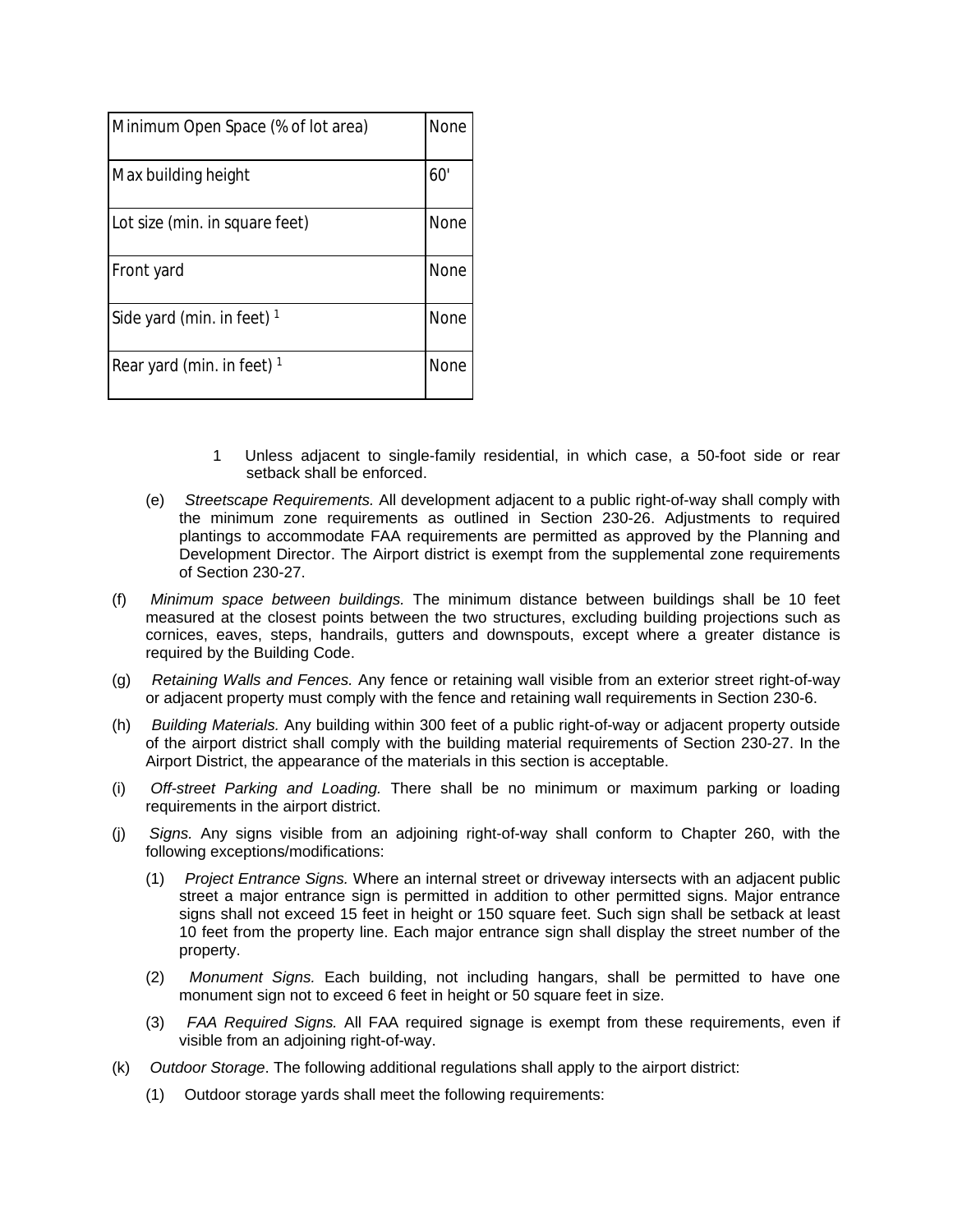- a. Shall not be visible from a public street or adjoining property;
- b. Shall be set back at least 50 feet from any property lines and shall be screened by a solid, opaque fence at least six feet high set back a similar distance from any side or rear property lines, appropriately landscaped and maintained.
- (l) *Variances.* The Mayor and Council may consider variances to the provisions of this section subject to the provisions of Chapter 280 of this UDO.

(Ord. No. [743](http://newords.municode.com/readordinance.aspx?ordinanceid=872522&datasource=ordbank) , 12-19-17; Ord. No. [757](http://newords.municode.com/readordinance.aspx?ordinanceid=954627&datasource=ordbank) , 12-18-18; [Ord. No. 776](http://newords.municode.com/readordinance.aspx?ordinanceid=994804&datasource=ordbank) , 12-17-19)

Section 220-3. - PUD, Planned Unit Development district.

- (a) *Purpose and intent.* The PUD district is intended to permit the planning and development of parcels of land that are suitable in location and character for the uses proposed as unified and integrated developments in accordance with detailed development plans. These plans may supersede the regulations included in Title 2 and Title 3 where indicated by these development plans. The PUD district is intended to provide a means of accomplishing the following specific objectives:
	- (1) To provide for development concepts not otherwise allowed within non-PUD zoning districts;
	- (2) To provide flexibility, unity, and diversity in land planning and development, resulting in convenient and harmonious groupings of uses, structures and common facilities;
	- (3) To accommodate varied design and layout of housing and other buildings;
	- (4) To allow appropriate relationships of open spaces to intended uses and structures;
	- (5) To encourage innovations in quality residential, commercial, and industrial development and renewal so that the growing demands of the population may be met by greater variety in type, design, and layout of buildings and by the conservation and more efficient use of open space;
	- (6) To lessen the burden of traffic on streets and highways; and
	- (7) To provide a procedure that can relate the type, design, and layout of residential, commercial, and industrial development to the particular site, thereby encouraging preservation of the site's natural characteristics.
- (b) *Minimum Standards.*
	- (1) No PUD district may be established without the concurrent approval of Overall Development Standards (ODS) and an Overall Development Plan (ODP) by the Mayor and City Council, in accordance with subsection 220-3(c).
	- (2) PUD districts shall have a minimum contiguous area of one acre.
	- (3) PUDs districts shall provide a mix of a minimum of two of the following use categories:
		- a. Residential multifamily units;
		- b. Commercial offices;
		- c. Retail;
		- d. Hotel; or
		- e. Civic uses.
	- (4) Reserved.
	- (5) The boundaries of each PUD, upon approval, must be shown on the Zoning Map, shall be in conformance with the adopted Comprehensive Plan, and the approved Overall Development Plan.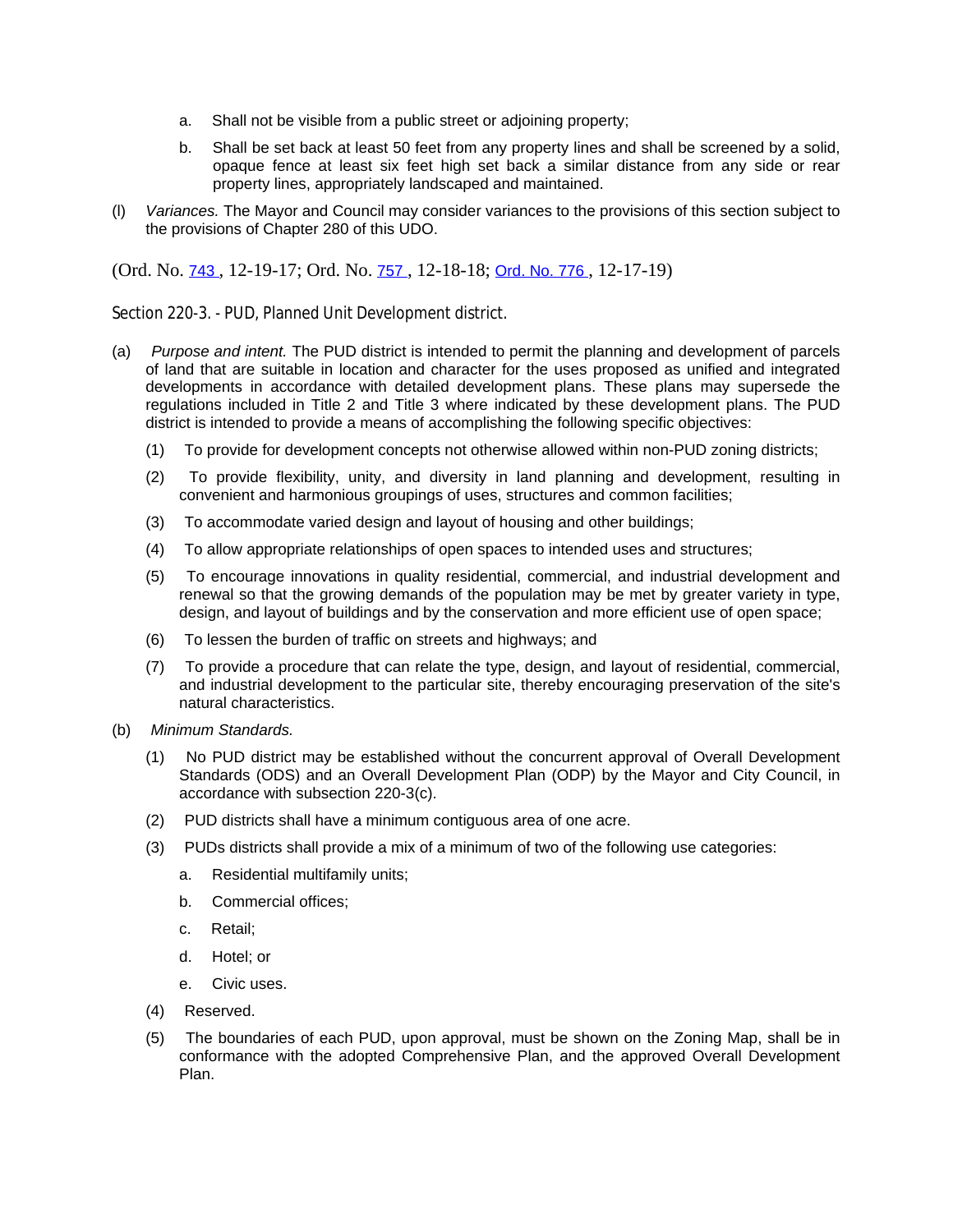- (6) Any development standards not expressly defined by the ODP shall be regulated by Titles 2 and 3.
- (c) *Application of Regulations.*
	- (1) Overall Development Standards (ODS). Development of the PUD is governed by the ODS that designates the standards of zoning and development for the property. These standards will replace the development standards in Title 2 and 3 of the UDO and should include, at a minimum, the following:
		- a. Permitted and prohibited uses;
		- b. Maximum FAR;
		- c. Maximum impervious surface;
		- d. Minimum open space;
		- e. Minimum and Maximum building height;
		- f. Minimum lot size;
		- g. Required Yard setbacks;
		- h. Maximum block length;
		- i. Parking requirements; and
		- j. Building massing.
	- (2) Overall Development Plan (ODP) Development of the PUD is also governed by the ODP which includes a series of plans and design related documents regulating the development of the property. At a minimum, the ODP shall include the following:
		- a. *Analysis of Existing Conditions.* An analysis of existing site conditions including a boundary survey and topographic map of the site at a minimum  $1$  inch  $=$  40 feet scale shall include information on all existing manmade and natural features, utilities, all streams and easements, and features to be retained, moved or altered. The existing shape and dimensions of the existing lot to be built upon including the size, measurement and location of any existing buildings or structures on the lot shall be included.
		- b. *Overall Master Plan.* A masterplan at a minimum 1 inch = 40 feet scale outlining all proposed regulations and calculations which shall include, but not be limited to, information on all proposed improvements including proposed building footprints, doors, densities, parking ratios, open space, height, sidewalks, yards, under and over-head utilities, internal circulation and parking, landscaping, grading, lighting, drainage, amenities, and similar details including their respective measurements.
		- c. *Phasing Plan.* Should a PUD be expected to require five years or longer to complete, a phasing plan shall be provided by the applicant that indicates the timeframe for construction and development of different aspects of the PUD.
		- d. *Regulating Plan.* A regulating plan shall be provided with street types and open space for all property within the PUD boundary. The regulating plan shall be keyed to a set of standards developed based on location. This plan should consider how all modes of transportation will be accommodated including pedestrians, bicycles, cars, transit, rideshare, etc. Detailed cross sections shall also be included in this plan or as an attachment to this plan.
		- e. *Streetscape and Hardscape Manual.* A streetscape and hardscape manual shall be created that includes specifications for the following: sidewalk clear zones, landscape zones, supplemental zones including details regarding lighting fixtures, on-street parking, street furniture, landscape materials and other amenities. A streetscape map shall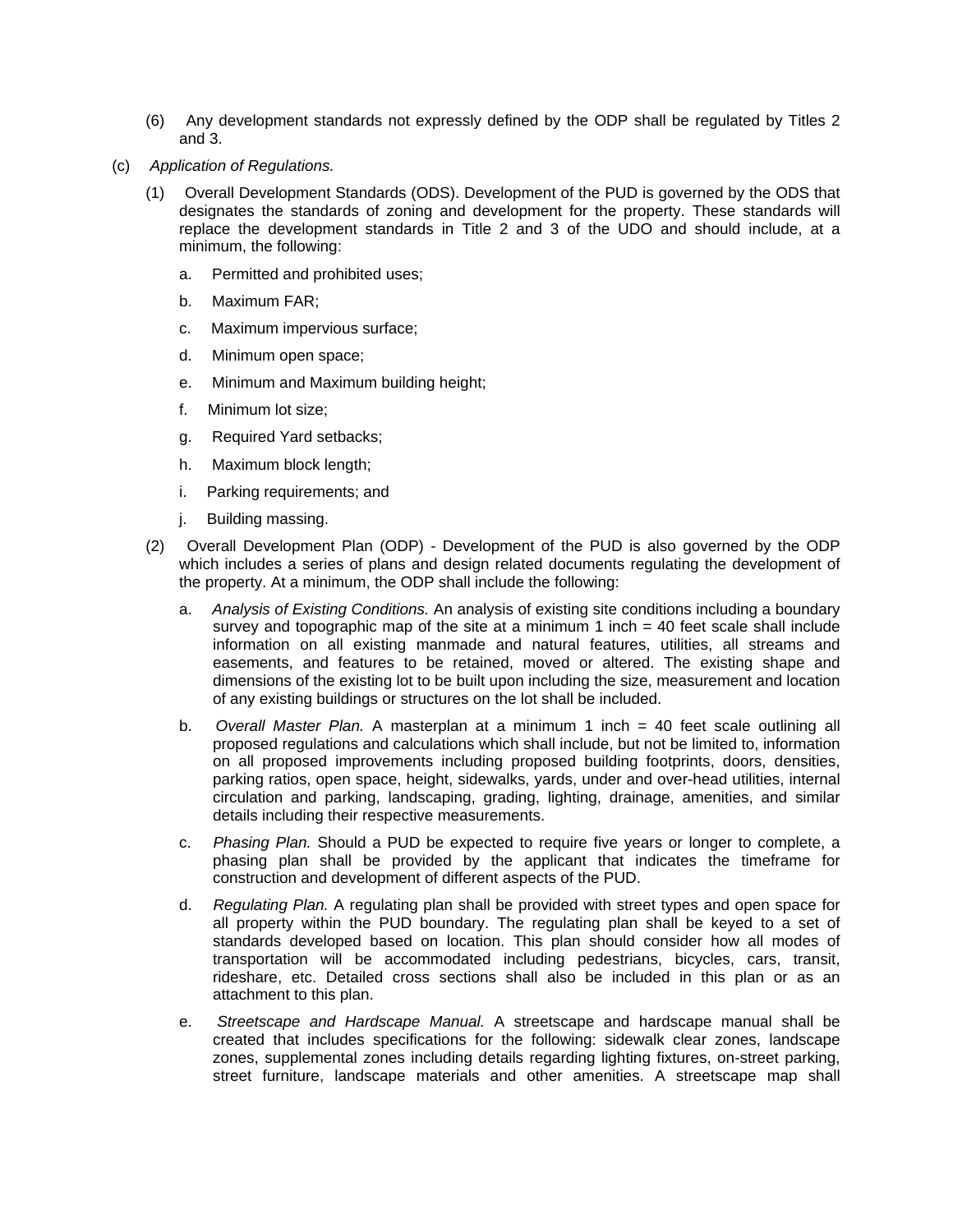accompany this manual that identifies appropriate streetscape and hardscape designs for all streets, plazas, open space, locations for public art etc. within the plan.

- f. *Architectural Pattern Book.* An Architectural Pattern Book demonstrating approved building materials, features, exterior finishes, windows, doors, colors, and other items affecting exterior appearance, such as signs, mechanical systems, fencing, etc. The pattern book shall include renderings of proposed buildings.
- (3) To the extent that the approved ODS and ODP for a PUD contradict the development regulations and this UDO, the approved ODS and ODP for the PUD district governs.
- (4) Due to the mixed-use nature of PUD proposals, design must be determined based upon the context and guidance of the comprehensive plan and specific character area plan area in which the PUD is located, as applicable.
- (5) Applications shall include any additional information deemed necessary by the Planning and Development Department to determine compliance with ordinance standards.

(Ord. No. [743](http://newords.municode.com/readordinance.aspx?ordinanceid=872522&datasource=ordbank) , 12-19-17; Ord. No. [757](http://newords.municode.com/readordinance.aspx?ordinanceid=954627&datasource=ordbank) , 12-18-18; [Ord. No. 776](http://newords.municode.com/readordinance.aspx?ordinanceid=994804&datasource=ordbank) , 12-17-19)

Section 220-4. - Neighborhood Preservation Overlay district.

- (a) *Purpose and intent.* The purpose and intent of this section to provide for the establishment of Neighborhood Preservation Overlay districts by petition for the following reasons:
	- (1) To allow for the implementation of policies and objectives of the City's Comprehensive Plan and the zoning ordinance; and
	- (2) To avail neighborhoods of an opportunity to ensure that new and remodeled single-family dwellings and related accessory uses and structures are compatible with the height, size and forestation of existing dwellings and lots; and
	- (3) To encourage property owners to improve and renovate existing housing stock rather than demolish the same; and
	- (4) To establish and maintain a balance between preserving the character of mature neighborhoods while accommodating compatible new residential development; and
	- (5) To allow neighborhoods an opportunity to establish architectural standards that will preserve the character of their existing neighborhoods.
- (b) *Scope of regulations.* This division establishes standards and procedures that apply to demolition, new construction, and residential development in whole or in part within any area of the City that is designated a Neighborhood Preservation Overlay district.
- (c) *Neighborhood Preservation Overlay districts.*
	- (1) The boundaries of any Neighborhood Preservation Overlay district shall be established by a zoning map amendment adopted pursuant to chapter procedures of Chapter 280 of this UDO.
	- (2) The City Council shall not approve any Neighborhood Preservation Overlay district that does not include a contiguous arrangement of at least 20 lots of record and a rational, defined boundary consistent with historic patterns of neighborhoods, subdivisions and similarly constructed development.
- (d) *Applicability of regulations.* This section applies to each application for a permit for redevelopment or new construction following the demolition or major alteration of an existing single-family home in established neighborhoods within a duly established Neighborhood Preservation Overlay district.
- (e) *Principal uses and principal structures.* The principal uses of land and structures that are allowed in any Neighborhood Preservation Overlay district shall be as provided in the applicable underlying zoning district, subject to the limitations and standards contained within this section.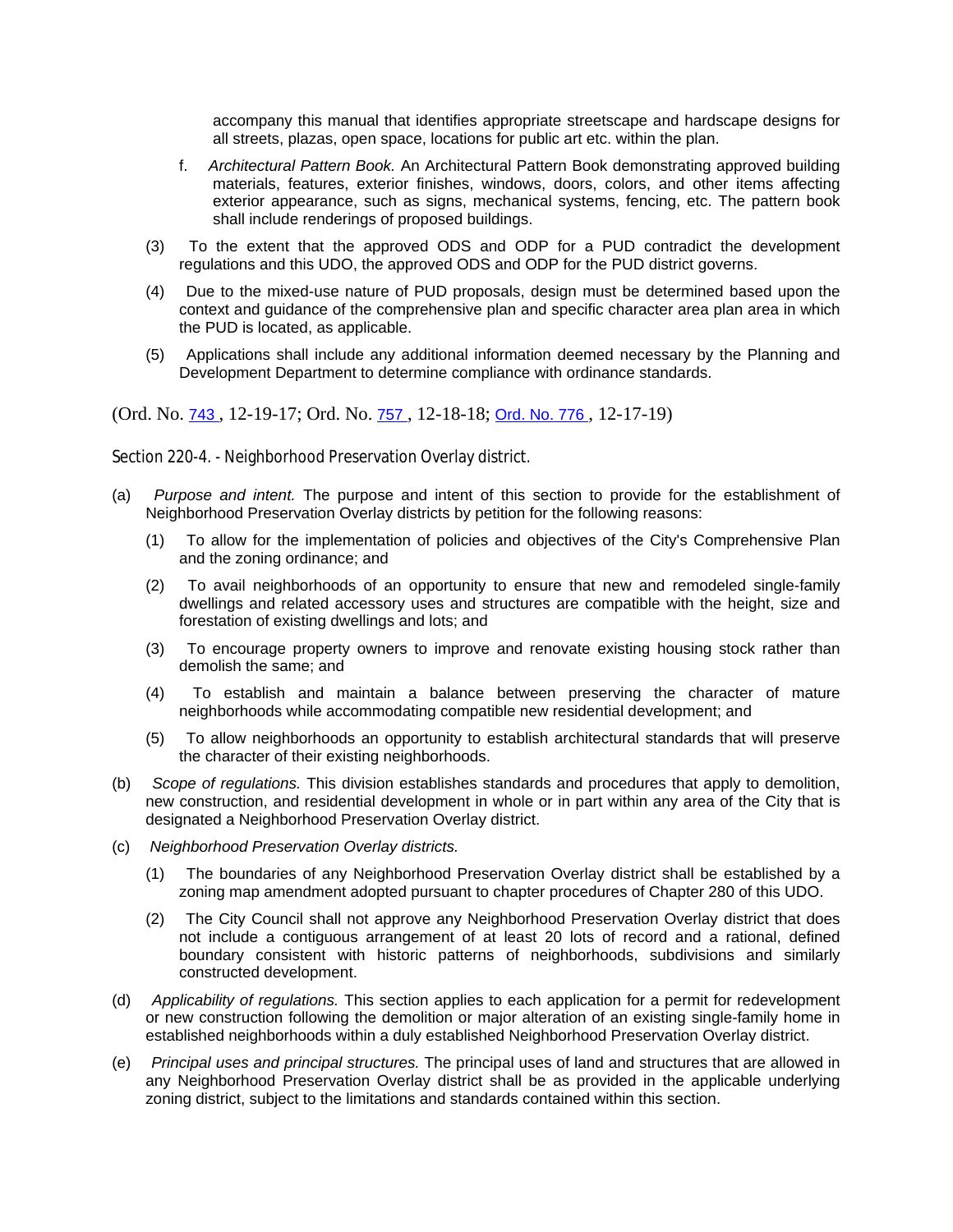- (f) *Accessory uses and accessory structures.* The accessory uses of land and structures that are allowed in the Neighborhood Preservation overlay district shall be as provided in the applicable underlying zoning district, are subject to the limitations and standards contained within this title.
- (g) *Petition process, boundaries, staff analysis, and approval criteria.*
	- (1) The City shall require the filing of a petition and completed application for any Neighborhood Preservation Overlay district on forms promulgated by the Planning and Development Director.
	- (2) Any person(s) interested in pursuing the approval of a Neighborhood Preservation Overlay district shall develop a petition and submit an application form to the Planning and Development Department. The petition will allow for persons to sign in favor of the approval of a Neighborhood Preservation Overlay district. All signatories to the petition must be real property owners residing within the proposed Neighborhood Preservation Overlay district. The Planning and Development Director shall not allow the petition process for the adoption of a Neighborhood Preservation Overlay district ordinance to be reviewed and investigated by City staff until 40 percent of the property owners in the proposed Neighborhood Preservation Overlay district have signed a petition in favor of the imposition of the Neighborhood Preservation Overlay district designation as described in this title. Once the 40 percent threshold has been achieved, the Planning and Development Director shall notify all property owners within the proposed district and within 250 feet of the boundary of subject district of a public meeting in City offices.
	- (3) Application forms must be accompanied by a boundary map and complete list of owners of each property located in the Overlay district with their street address or tax parcel identification number(s). All applications must be accompanied by a letter of intent describing the need and purpose for proposed Neighborhood Preservation Overlay district and how the particular properties qualify for a Neighborhood Preservation Overlay district designation. This letter of intent shall include an analysis of all of the following criteria that shall guide the City Council in deciding if specific property should be classified as a Neighborhood Preservation Overlay district:
		- a. Whether the built environment of a neighborhood and its location, size or age, is one in which it is desirable to ensure that new and remodeled single-family dwellings and related accessory uses and structures are compatible with the height, size and level of forestation of the existing dwellings and lots; and
		- b. How the proposed boundary was established, including factors established in this section; and
		- c. Whether there is specific evidence that recent and proposed development patterns in the surrounding area pose a potential threat to the character of a mature neighborhood; and
		- d. Whether the type of additional standards proposed in the Neighborhood Preservation Overlay will accommodate renewal of the neighborhood while maintaining compatibility of new residential development and improvements to existing homes.
	- (4) All applications and petitions for a Neighborhood Preservation Overlay district shall become final upon presentation at a public hearing before the City Council pursuant to Chapter 280 of this UDO, at which time the petition shall include a minimum of 75 percent of the property owners in support of the Overlay district.
	- (5) The Planning and Development Director shall conduct a site inspection on all complete applications for a Neighborhood Preservation Overlay district and shall investigate and prepare an analysis of such application in substantial compliance with this Section and shall include a written analysis of whether the properties at issue satisfy the criteria identified in this section. The Planning and Development Department shall present its findings and recommendations in written form to the City Council. Copies of the written findings shall be posted on the City website and otherwise supplied to the public on request.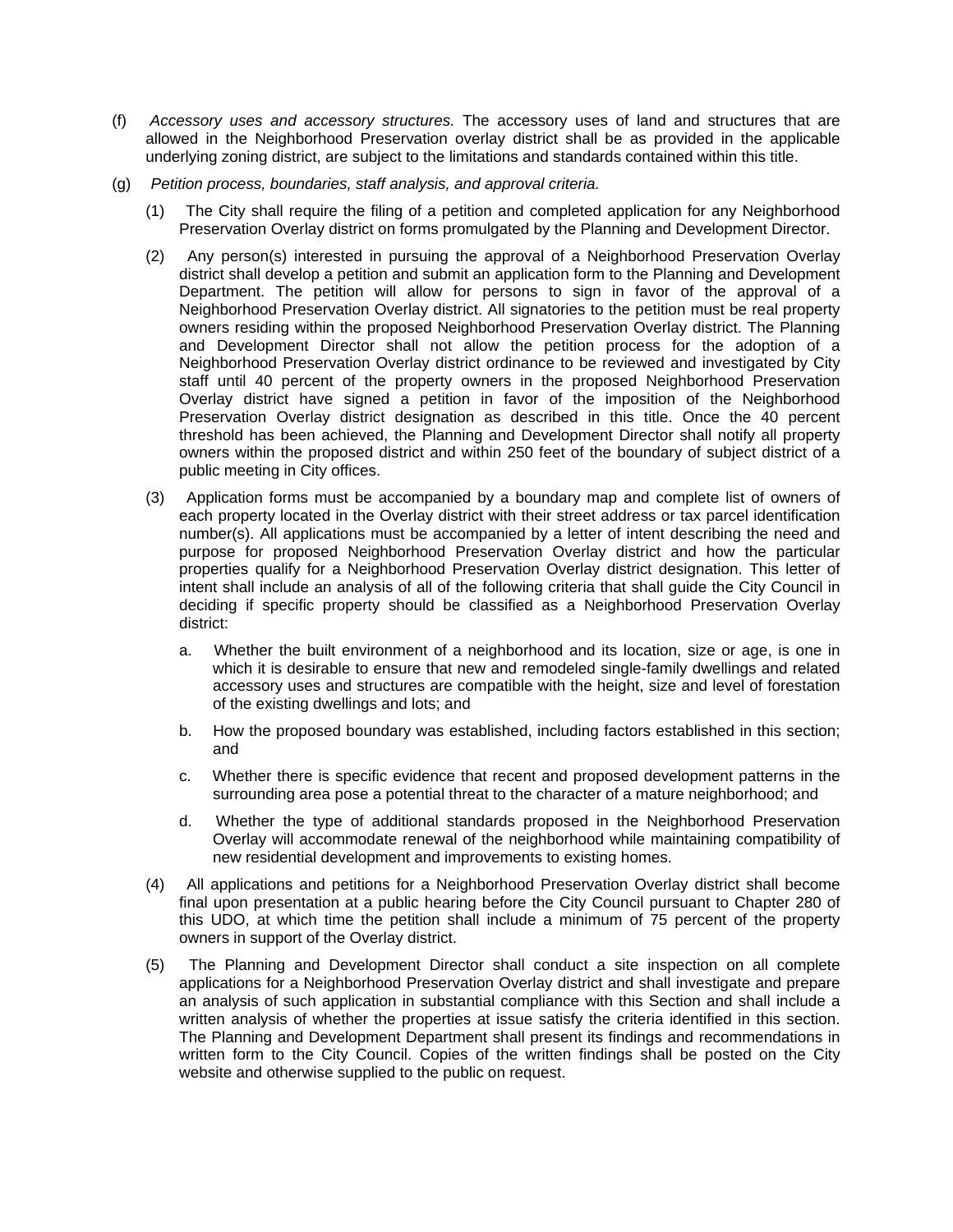- (6) If the City Council approves the creation of a specific Neighborhood Preservation Overlay district, the newly created district shall be governed by the regulations in this Section, all other provisions of the UDO, and any other applicable stipulations accompanying the approval of the overlay district by the Mayor and City Council.
- (7) *Notice of hearing.* Notice of the public hearing for any petition for a Neighborhood Preservation Overlay district before the City Council shall comply with the code requirements for notice for a zoning decision by a party other than the City as set forth in Section 280 of this UDO.
- (h) Prior to approval of a building permit for new construction or remodeling within a Neighborhood Preservation Overlay district established by the Mayor and City Council, the Architectural Design Review Board shall review and comment on plans and elevations submitted for such construction in accordance with procedures in Chapter 280.
- (i) *Standards for compatibility of design.* A Neighborhood Preservation Overlay district may impose one or more of the following standards subject to the concurrence of 100 percent of the petitioners in Subsection 220-4(g)(4):
	- (1) *Height.* No new construction or addition shall exceed the height standards established in Chapter 230-1.
	- (2) *Building materials.* The new or remodeled house shall be constructed with compatible building materials so that the building materials used on the façade of the proposed house are of the same type and similar colors as the majority of materials used on the facades of houses abutting the subject property.
	- (3) *Square footage.* The heated floor area of the proposed new or remodeled house shall not be less than the heated floor area of the existing house and shall not exceed 150 percent of the heated floor area of the existing house. If there was no previous house on the subject property, then the minimum floor area of the proposed house may not exceed 125 percent of the average of the houses on properties abutting the subject property.
	- (4) *Setback.* The new or remodeled house shall maintain a setback that is no less than the average setback of the 4 closest existing houses on the same block face or side of the same street, not including vacant lots.
	- (5) *Roof forms.* The new or remodeled house shall use only those roof forms (hip, gable, flat, mansard, gambrel, etc.) that are used on the majority of the houses on properties abutting the subject property.
	- (6) *Threshold elevation.* The front door threshold of the newly constructed or remodeled house shall be at an elevation that is no more than 12 inches higher or lower than the elevation of the front door threshold of the house prior to the proposed construction or remodeling.
	- (7) Other design features approved by vote of the Mayor and Council in the adoption of the Neighborhood Preservation Overlay district or in subsequent action by the Mayor and City Council that shall be through the procedures of Subsection 220-4(g).
- (j) *Variances.* The Mayor and Council may consider variances to the provisions of Subsection 220-4(i) subject to the provisions of Chapter 280 of this UDO.
- (k) *Removal of overlay.* The procedures to repeal or amend the restrictions, terms or boundaries of a Neighborhood Preservation Overlay district are the same as those set forth in Subsection 220-4(g).

(Ord. No. 743, 12-19-17; Ord. No. 757, 12-18-18)

Section 220-5. - Rail Trail Overlay district.

(a) *Scope of regulations.*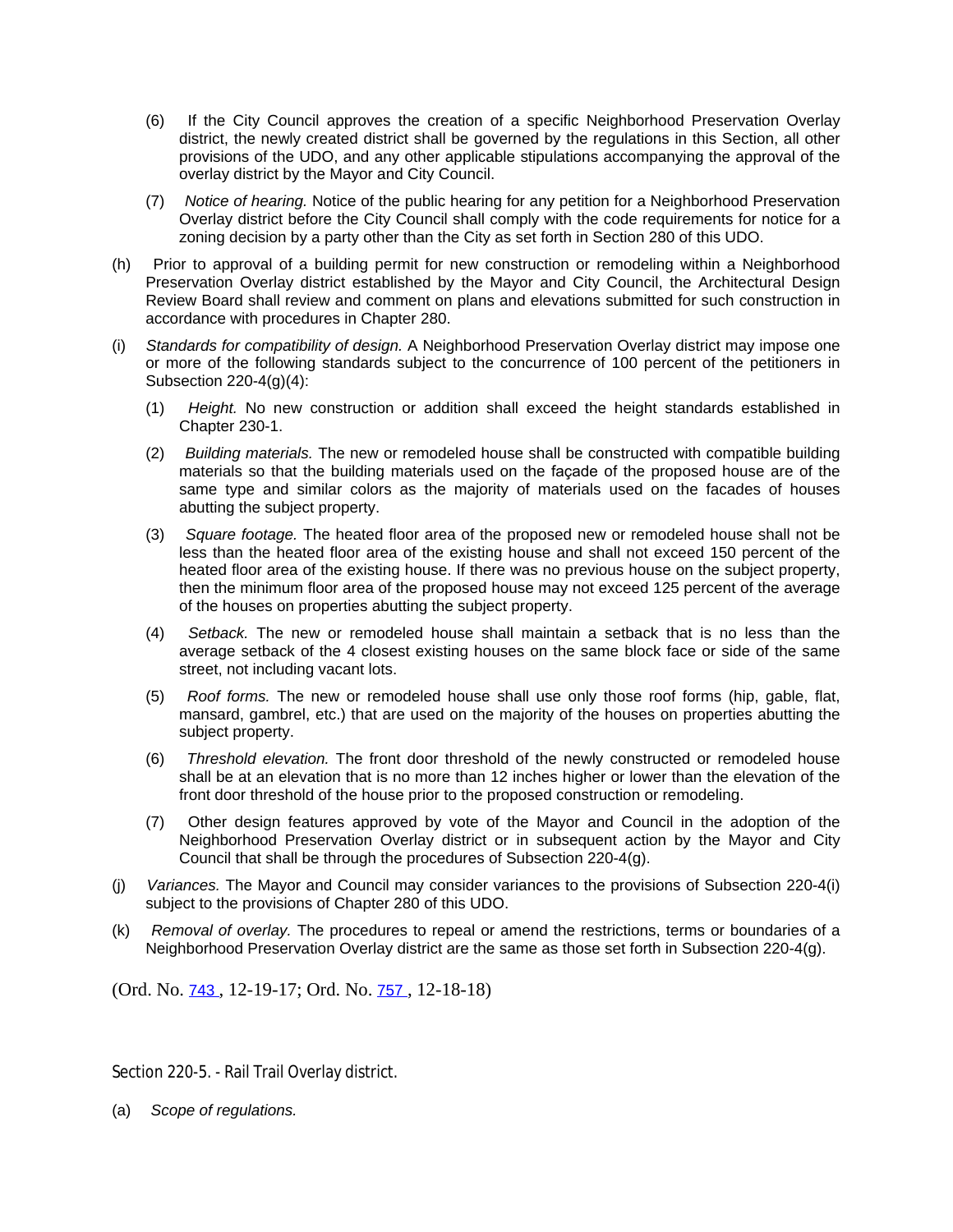- (1) The existing Zoning Map and underlying zoning regulations governing all properties within the Rail Trail Overlay district shall remain in full force and effect. The regulations contained within this chapter shall be overlaid upon, and shall be imposed in addition to, said existing zoning regulations. Except where it is otherwise explicitly provided, whenever the following overlay regulations are at variance with said existing underlying zoning regulations, the regulations of this section shall apply.
- (b) *Purpose and intent.* By establishing the Rail Trail Overlay district, the City intends to institute a regulatory approach that anticipates, manages, and encourages quality development along the Rail Trail. Therefore, policies to promote these objectives within the Rail Trail Overlay district will serve to:
	- (1) Implement recommendations contained in the Peachtree Road Streetscape and Rail Trail Concept Plan, LCI studies, Comprehensive Plan, and Rail Trail Phase 2 Extension Concept Plan;
	- (2) Promote and maximize opportunities for safe and accessible green spaces, plazas, and public art.
	- (3) Preserve opportunities for connecting trails reaching beyond the Rail Trail to create a broad network of trails throughout the City and region;
	- (4) Encourage a grid of smaller blocks and connected streets to improve access to the Rail Trail, reduce congestion, and further the urban character of the area;
	- (5) Promote public health and safety by providing a pedestrian-oriented environment that includes active trail-level uses pedestrian access from the Rail Trail to adjacent building entrances;
	- (6) Create a diversified urban environment where people can live, work, shop, meet, and play;
	- (7) Facilitate safe, pleasant and convenient pedestrian and bicycle circulation and minimize conflict between pedestrians, cyclists, and cars;
	- (8) Maximize air and water quality, including that which supports tree planting, greenspace and watershed protection, and bicycle parking;
	- (9) Improve the aesthetics of the City's built environment.
- (c) *Overlay district boundaries.* The Rail Trail Overlay district shall be shown on the official Zoning Map. Any property in which any portion of said property is located within the boundary of the Rail Trail Overlay district shall be subject to the full regulations set forth in this section.
- (d) *Design standards.*
	- (1) Except as provided below, development standards are regulated per the underlying zoning district.
	- (2) All buildings and uses located adjacent to the Rail Trail shall meet the dimensional requirements for Front Yard Setback along the Rail Trial.
	- (3) In addition to the requirements below, the City may provide adopted typical Rail Trail designs for designated areas. Such design may include alternate dimensions, additional materials, details and specifications regarding street trees, street lights, litter containers, benches and similar sidewalk-related items. Conformity with other applicable adopted plans are also required.
		- a. *Supplemental zone.*
			- 1. Properties shall have a minimum 15-foot-wide supplemental zone which shall follow the provisions of Subsection 230-26(g) of this UDO. This zone shall be used as plaza space that is activated by ground floor retail/commercial uses, or shall act as private outdoor transitional space between the Rail Trail and potential residential uses that could occur along the first floor. At least 25% of the supplemental zone shall serve adjacent retail or restaurant space.
			- 2. Adjacent to all uses: Said zone shall provide a pedestrian walkway with a minimum width of eight feet through said supplemental zone to connect to the Rail Trail. Said walkway shall be perpendicular to the Trail unless topography prohibits.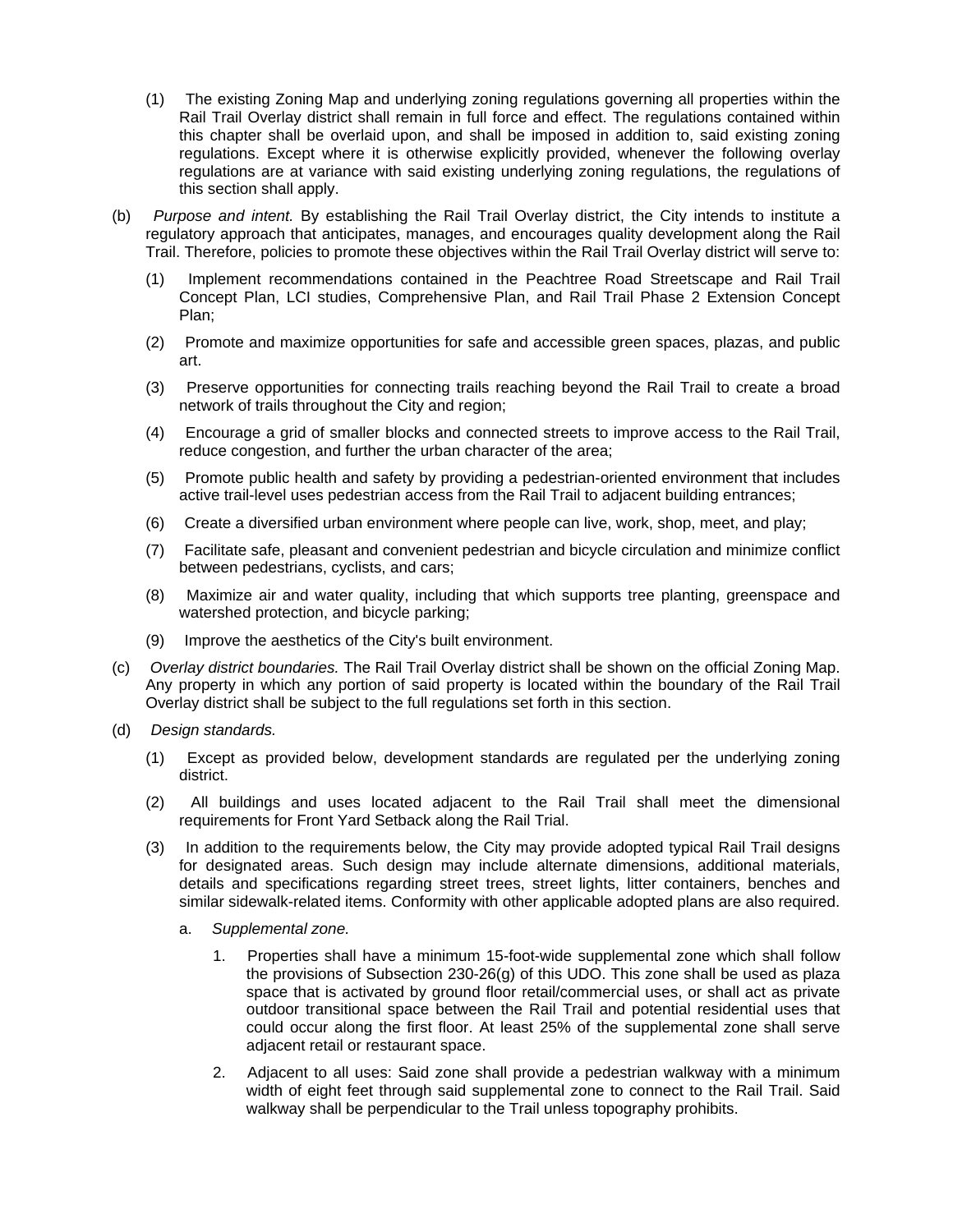- 3. Adjacent to Trail-level residential uses: Said zone shall be landscaped except for patios, terraces, porches, stoops, and walkways, in accordance to the provisions provided in Section 320-20 of this UDO.
- 4. Except as provided below, bicycle parking shall follow the provisions of Section 250-4 of this UDO.
	- a. Non-residential developments shall provide bicycle parking facilities at a ratio of at least one bicycle parking space for every 1,000 square feet of non-residential floor area. Each space shall be located within the supplemental zone between the Rail Trail corridor and the building at a maximum horizontal distance of 100 feet from the building entrance.
	- b. Developments with frontage along a both a street and the Rail Trail shall locate required bicycle parking spaces so that a minimum of 25% and a maximum of 75% of spaces are located within the supplemental zone along the Rail Trail, with the remainder located within the supplemental zone along the street. Bicycle parking that exceeds the minimum required may be located in either supplemental zone.
	- c. Multifamily developments shall provide said facilities at a ratio of at least one bicycle parking space for every five multifamily units.
	- d. Mixed-use developments shall provide required commercial and residential bicycle parking.
- 5. The supplemental zone shall be no more than 30 inches above the adjacent Rail Trail for a minimum linear distance of 15 feet from the nearest edge of the adjacent Rail Trail corridor unless existing topographical considerations render this requirement unreasonable.
- 6. Plazas, terraces, porches and stoops within the supplemental zone shall have a maximum finished floor height of 30 inches above finished grade unless existing topographical considerations render this requirement unreasonable.
- b. *Relationship of building to Rail Trail.* The regulations contained in this section apply to all buildings and structures, including parking structures.
	- 1. A primary pedestrian entrance shall be architecturally articulated, face, be visible from, and be directly accessible from the Rail Trail corridor. The use of fire-escape, entrance-only and exit-only doors as primary entrances are explicitly prohibited.
		- a. *For residential uses:* Each building shall have a minimum of one primary pedestrian entrance fronting the Rail Trail.
		- b. *For non-residential uses:*
			- i. Each non-residential unit shall have a primary pedestrian entrance fronting the Rail Trail.
			- ii. Said entrance shall remain unlocked during business hours.
			- iii. Said entrance shall be at-grade with the closest portion of the adjacent required supplemental zone.
	- 2. A street address number shall be located directly above or beside the primary building and business establishment entrances, shall be clearly visible from the Trail, and shall have a minimum height of six inches.
	- 3. Trail-level fenestration for all portions of buildings shall be provided for a minimum of 65 percent of the length of all building facades along Rail Trail frontages in accordance with Subsection 230-27(a)(2).
	- 4. Public or private access paths to connect to any existing or proposed greenway trails, including the Rail Trail, shall be built to a minimum paved width of 12′ for twodirectional bicycle and pedestrian use.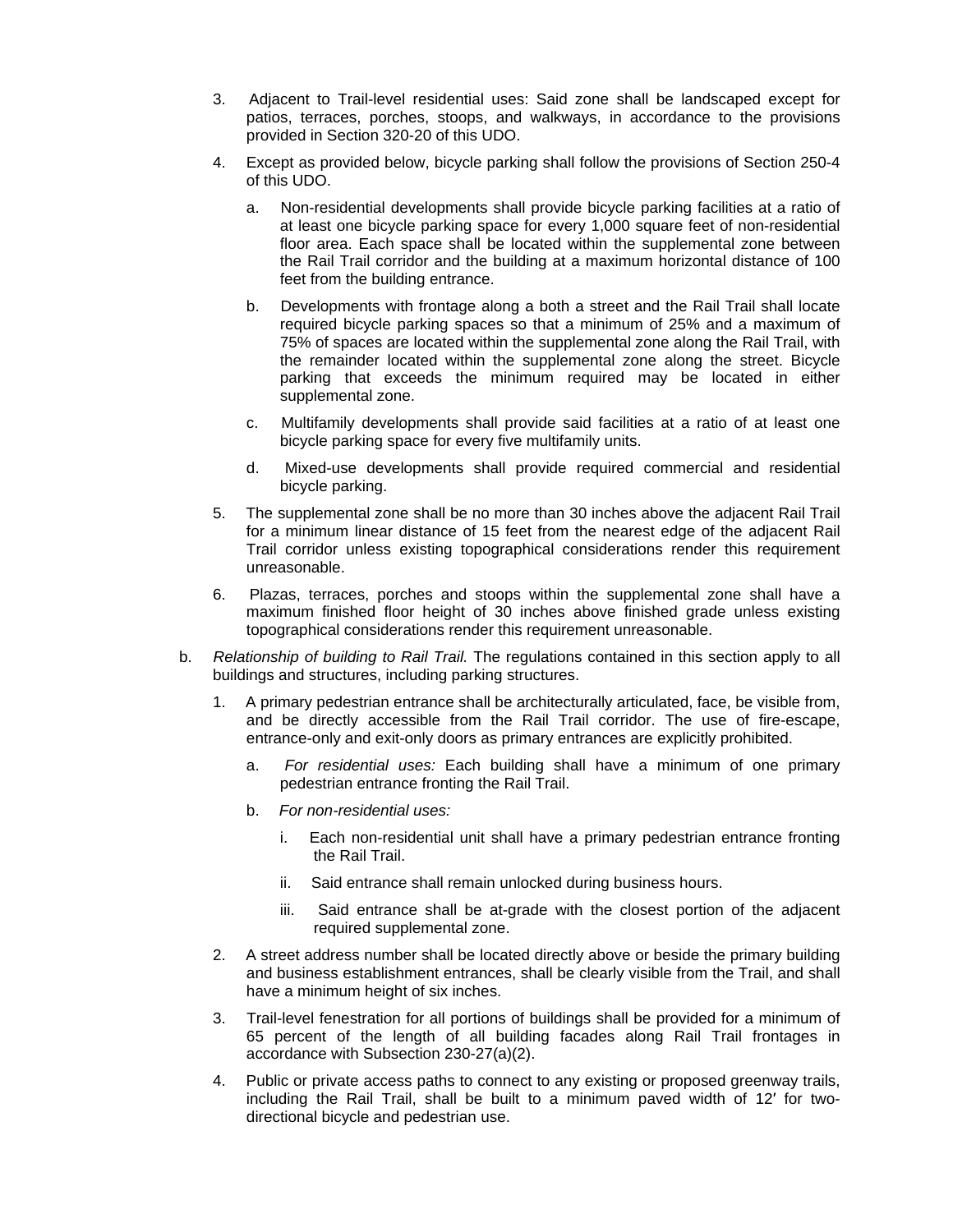- c. *Loading areas, loading dock entrances, and dumpsters.*
	- 1. Off-street surface parking lots and driveways shall not be located between any building and the Rail Trail corridor.
	- 2. Loading structures and bays shall not face the Rail Trail corridor, and shall be screened so that loading docks and related activity are not visible from the Rail Trail corridor or any public right-of-way. Loading and unloading activity shall follow the provisions of Section 250-20 of this UDO.
	- 3. Dumpsters serving residential and nonresidential uses shall be enclosed in accordance with Section 250-21 of this UDO and shall not be located within the supplemental zone.
- d. *Fences and walls.* Except as provided below, fences and walls shall be constructed according to the provisions provided in Section 230-6 of this UDO.
	- 1. For all Trail-level residential and outdoor dining uses adjacent to the Rail Trail corridor:
		- a. Fences shall follow the front and street yard fence regulations provided in Subsection 230-6(c)(1) of this UDO.
		- b. Walls shall not exceed 24 inches in height unless existing topography requires retaining walls of greater height.
		- c. Outdoor dining may be separated from the Trail only with moveable planters, fencing, or similar barriers provided they do not exceed a height of 36 inches including any plant material.
	- 2. For all other non-residential Trail-level uses: fencing is prohibited.
	- 3. No chain link fence or similar elements shall be visible from any public plaza, Traillevel outdoor dining area, the Rail Trail corridor or any other public right-of-way.
- e. *Building architecture.*
	- 1. Facades facing the Rail Trail corridor shall be treated architecturally as a primary façade.
	- 2. Service entrances, utility closets and other similar features shall not be oriented towards the Rail Trail corridor.
	- 3. Accessory mechanical systems shall not be located between the building and the Rail Trail corridor, and shall follow the provisions of Subsection 230-27(g) of this UDO.
	- 4. All ground-floor residential units fronting the Rail Trail shall have a minimum six-foot by eight-foot porch, patio, or balcony visible from the corridor.
	- 5. All Trail-fronting residential units above the ground floor shall feature a balcony or Juliet balcony visible from the corridor.
- (e) *Nonconforming situations.* Within the Overlay district, if there exists lots, uses of land, structures, and development features that were lawfully established before the Overlay district was adopted, they shall be subject to the provisions of Chapter 270 of this UDO.
	- (1) *Redevelopment thresholds.*
		- a. Renovations, alterations, additions, restorations, repairs, or other redevelopment of a structure, or portions of a structure, that was in existence prior to the adoption of this Overlay district, shall be subject to the provisions of this UDO in accordance with the Redevelopment thresholds in Section 270-9.
		- b. Redevelopment costs that exceed 40% or more of the fair market value of the structure shall develop any Rail Trail segment located on the property in conformity with the Rail Trail Plan and any other plans adopted as addenda where applicable.
- (f) *Principal uses and principal structures.* The principal uses of land and structures that are allowed in the Rail Trail Overlay district shall follow the requirements for Storefront Streets (Section 230-29) when located adjacent to the Rail Trail subject to the limitations and standards contained within this